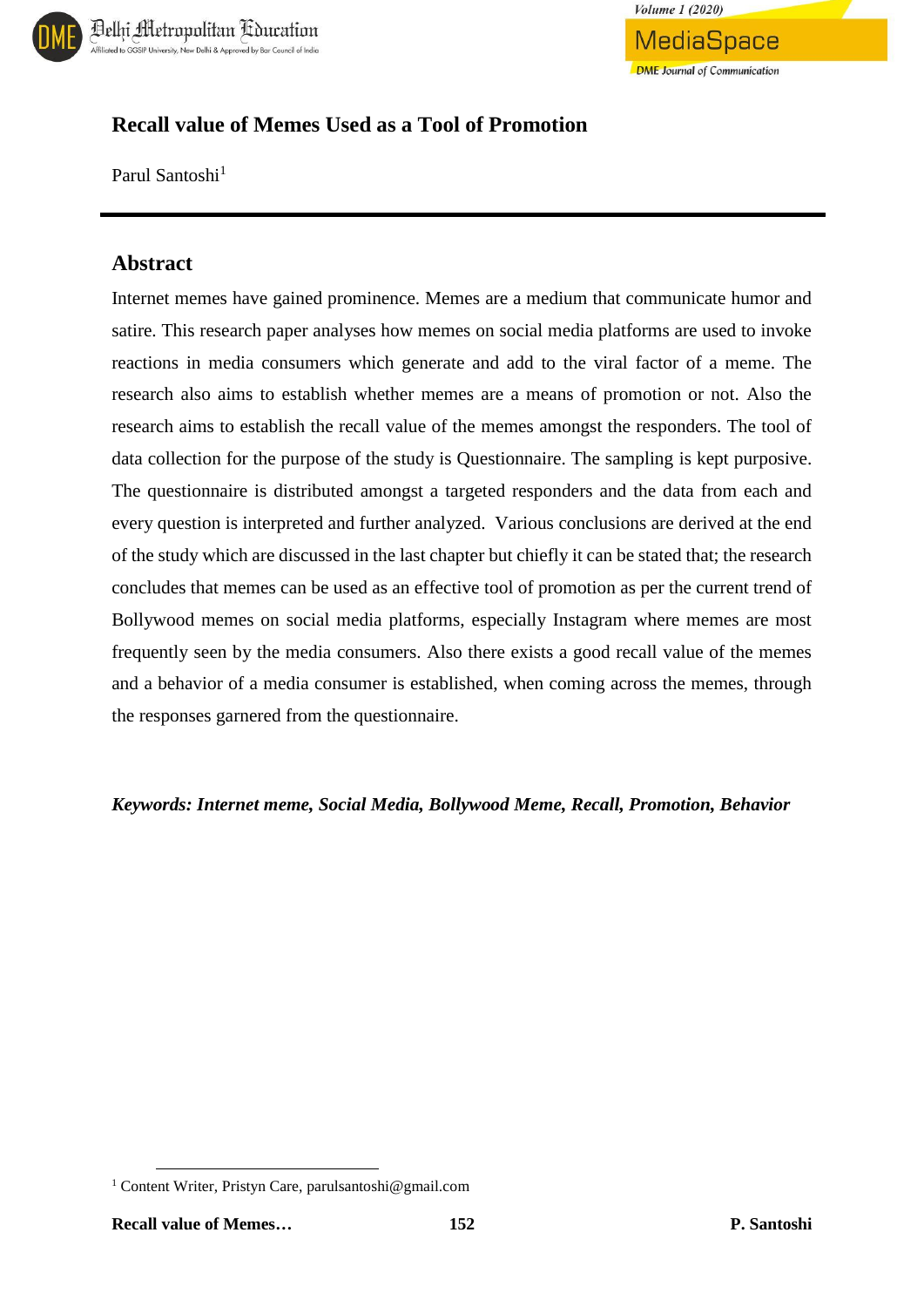# **1. Introduction**

Memes spread extremely rapidly because of the nature of both the internet and the meme. The internet is communal and interconnected by design, which allows us to find even the most obscure memes through search engines. The meme is crafted in a way that's easy to digest and instantly obvious. As opposed to books or movies, they take only a few seconds to understand and just a click to share with millions of people at once.

**Volume 1 (2020)** 

MediaSpace

**DME** Journal of Communication

A meme is an idea, behavior, style, or structure that spreads from one person to another within a given culture (Dawkins, 1976). The concept of 'memes' was introduced in the book 'The Selfish Gene, (1976) by Richard Dawkins, a pioneer in the study of 'memetics'. The term meme comes from the Greek word 'mimeme' which means 'to imitate'(Dawkins, 1989). Dawkins mentions that memes are a small part of our culture. This spreads from one person to another by imitation or copying. These memes are thus an important component while media from a political science perspective. Memes have become new form of civic participation too. This concept then became a part of the popular culture. With the advent of internet and digital technologies, the term 'Internet Meme' gained popularity.

Internet meme is considered as a medium of promotion which can reach wider audience in a short span of time. The history of meme dates back to the time when emoticons were developed. The sideways smiley face which was created using punctuation marks by Scott E. Fahlman in 1982 was the first emoticon that was used in online communication. Fahlman mentioned that emoticons were required in online mode of communication as they help in understanding humor or sarcasm used in the language.

Internet meme is considered as a medium of promotion which can reach wider audience in a short span of time. The history of meme dates back to the time when emoticons were developed. The sideways smiley face which was created using punctuation marks by Scott E. Fahlman in 1982 was the first emoticon that was used in online communication. Fahlman mentioned that emoticons were required in online mode of communication as they help in understanding humor or sarcasm used in the language.

Memes today are known mostly for their existence on the internet. There is a wide spectrum of what a meme is. A Meme, a snapshot of a picture that has a caption on it, which is the proper name that has become the vernacular for this type of meme. The Meme that is being captioned is usually centered on a specific trend or central idea. Then there are other memes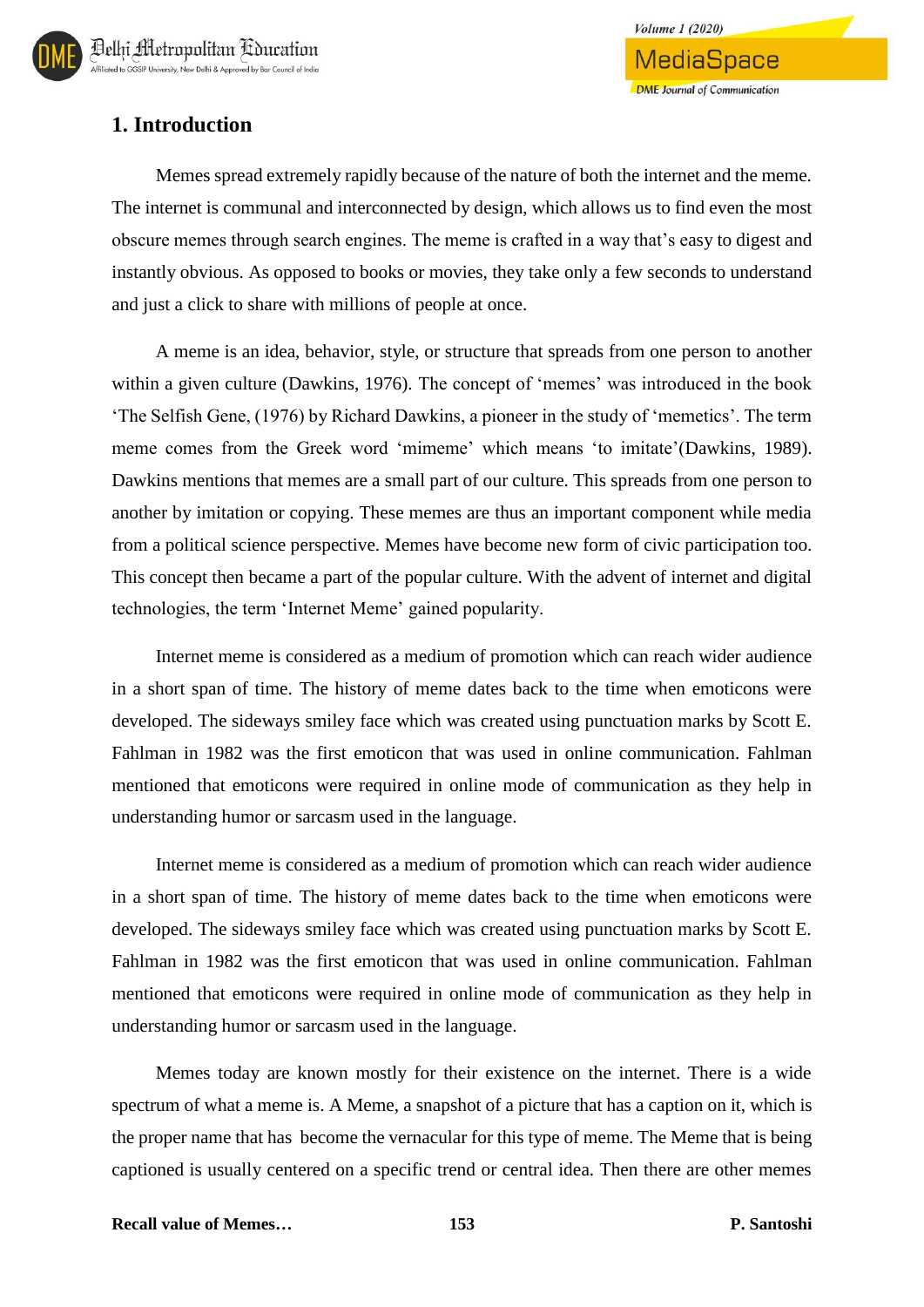which for the case of this is anything else relating to popular internet videos, posts, jokes, or trends that are happening. Successful memes will go on to cross cultures and live on while unsuccessful memes will become extinct.

**Volume 1 (2020)** 

MediaSpace

**DME** Journal of Communication

## **2. Scope of the study**

Memes are mediums that communicate information through humor and satire. Today, internet memes have become a part of communicating humor in different forms through memes.

This research especially focuses on the Bollywood memes with special reference to the film "Sui Dhaga" to understand the trend of memes based on Bollywood film and to study if such memes can be used as a promotional strategy on social media platforms.

A typical Internet meme is presented below:



**Figure 1: Typical Internet Meme**

#### **Source: Google Images**

## **3. Objectives of the study**

- a. To find out whether memes can be used as a tool for the promotion of Bollywood movies
- b. To understand the initial behavior of digital consumers when they come across movie based memes.
- c. To find the recall value of the memes.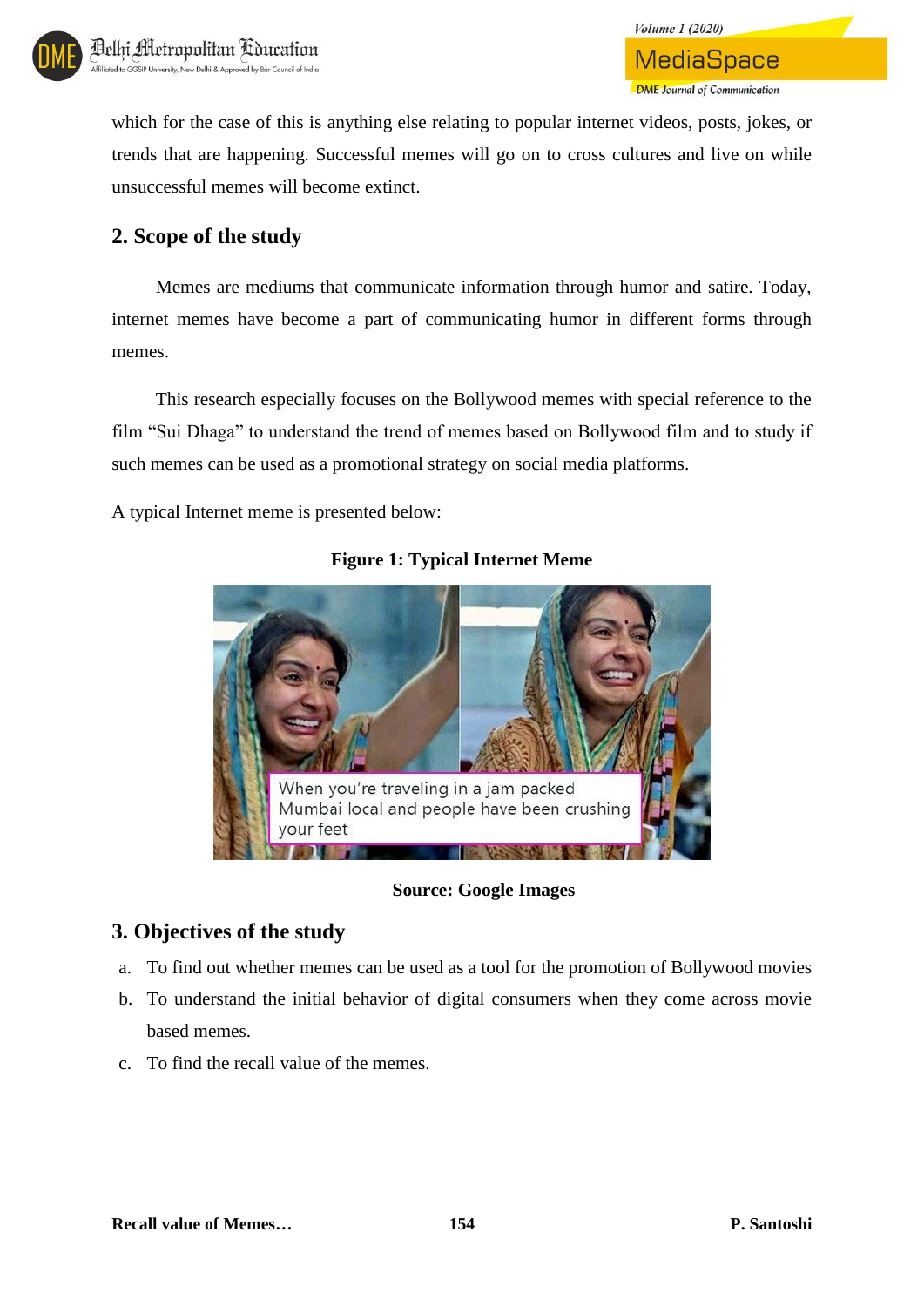

## **4. Review of Literature**

#### **4.1 Memes as a Phenomenon**

In the paper "Insights into internet memes", in 2011 Christian Bauckhage states how Memes, especially the internet memes have evolved as a phenomenon that rapidly gained popularity all over the Internet. Frequently, changes or spoofs add to the original idea hence transforming it into a phenomenon that goes beyond the social and cultural boundaries. It is a common assumption that Internet memes spread virally but scientific evidence to support this assumption is hardly to be found. In this paper 150 famous Internet memes are addressed and analyzed on the basis of temporal dynamics and infectious properties. Analysis was based on time series that were collected from Google Insights, Delicious, Digg, and StumbleUpon. From this data distinct interests in the corresponding communities were identified. Among other results, we saw that users of the Digg social news service predominantly react to recent memes and users of the StumbleUpon recommendation engine came out to be more interested in sophisticated memes. The analysis is based on time series data that were collected from Google Insights, Delicious, Digg, and StumbleUpon. Mathematical equational models are used to give account of the growth and decline of memes. Through this research it is found that mathematical models and equations with constant parameters give a good account of the growth and decline patterns of memes yet lack the flexibility to characterize short-lived bursts of meme related activity. It is concluded that the majority of currently famous internet memes spreads through homogenous communities and social networks rather than through the Internet at large.

#### **4.2 Affect and Effect of Memes**

Heidi E. Huntington through his research paper "The Affect and Effect of internet Memes: Assessing perceptions and influence of online user-generated political discourse" helps in understanding that light-hearted and emotion evoking content like satire on politics or entertainment counts in terms of how people participate in and perceive politics. Clearly the boundaries distinguishing media content types, as well as media producers and consumers, are blurring. Internet memes have dual functions as user generated daily discourse and as consumable, user-generated media content. By using memes as a tool to explore these blurred areas, the study examined the implications for political events resulting from viewing these forms of user-generated content.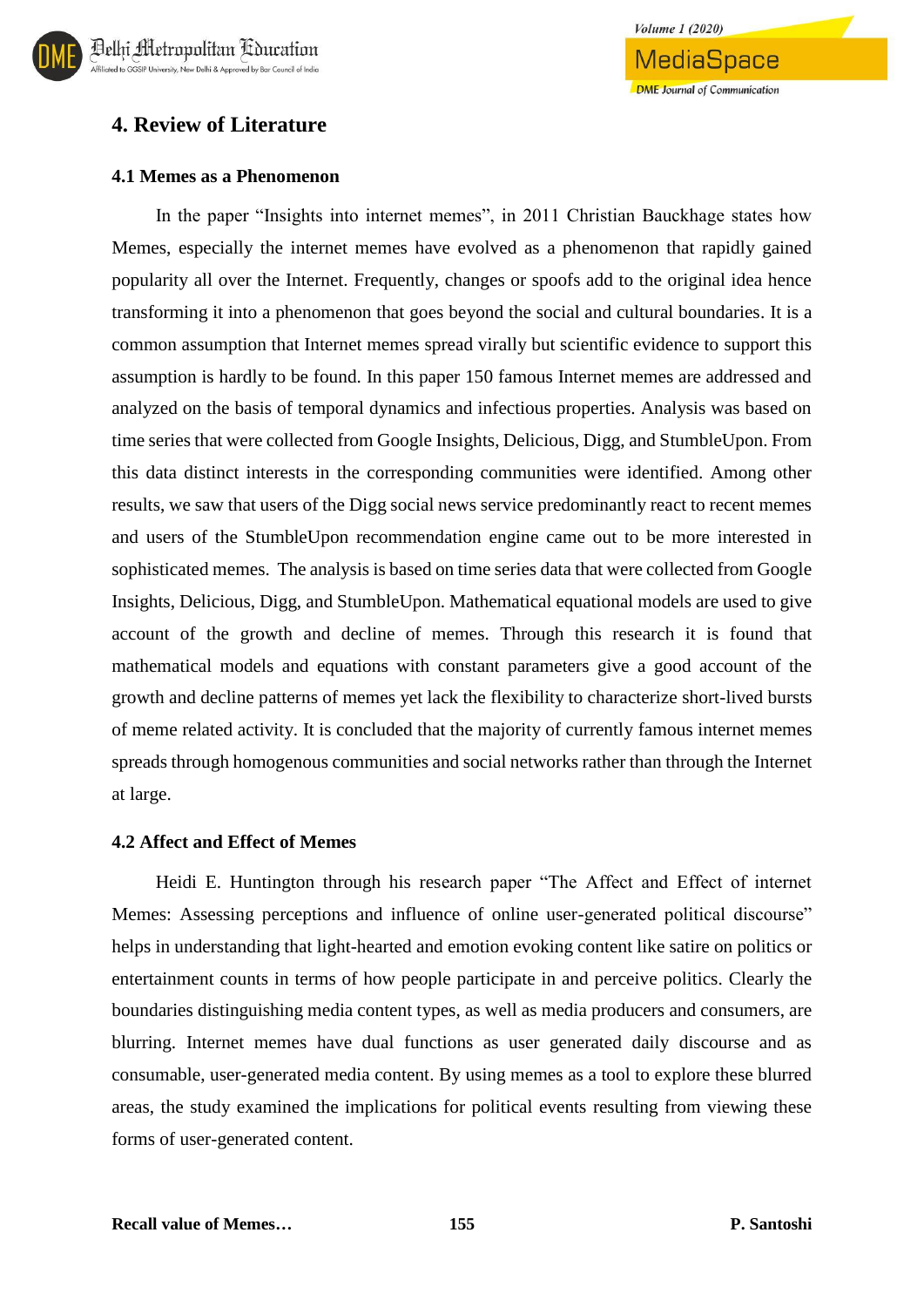#### **4.3 Memes in Digital World**

Limor Shifman in the paper "Memes in a Digital World: Reconciling with a conceptual troublemaker" explores the concept of "meme" in relation to digital media . The Internet turned the spread of memes into a highly visible practice, and the term has become an integral part of the internet users. In the paper, the memes are studied 3 memetic dimensions: content, form, and stance. Three features ascribed to the concept of meme were highlighted in the paper, especially useful for exploring digital culture: firstly, Memes disseminate at the micro level but take the form of macro structure of society; they reproduce by numerous means of imitations that's one of the peculiar feature of "participatory culture" and also they follow the rule of competitive selection. It is suggested in this paper to define memes as complex yet unique form having three dimensions: content, form, and stance. When analyzing the spread of memes, they should be examined as trinities rather than as unified entities: The acceptance or rejection of each dimension should be taken in to account separately. The writer concludes by saying that the meme is necessary to be studied for studying Internet and digital culture. Behavior of Memes is not novel, but its scale, scope, and global visibility in contemporary digital environments are unparalleled

**Volume 1 (2020)** 

MediaSpace

**DME** Journal of Communication

Ashley Dainis in the paper "Keep Calm and Study Memes" used conceptual blending theory to show that "Keep Calm and Carry On" meme is altered in predictable patterns. Based on this analysis the researcher conducted the survey seeking to answer: 1. How do the dimensions of the taxonomy work together in order to create humor and understanding? 2. What is the minimal number of changes that can be made to a parody while still allowing it to make sense? 3. Does how well a person "gets" an internet meme predict humor ratings?.

The results indicated that people's ratings of funniness are highly dependent on whether or not the person feels they have understood or "gotten" the meme. Beyond this, the results varied widely between the memes studied and tended to fall into six distinct categories based on whether or not the participants "got" the meme.

#### **4.4 Memes and Humor, Attention and Virality**

Tabea Scheel in the paper Definitions, Theories, and Measurement of Humour discusses and provides an overview of conceptualizations of humor, the most prominent theories, and theories that may be a useful foundation for research on humor at work. Definitions of humor are manifold, ranging from a communicative activity with positive emotional reactions in perceivers to an individual trait (e.g., sense of humor, cheerfulness). Humor is seen as

**Recall value of Memes… 156 P. Santoshi**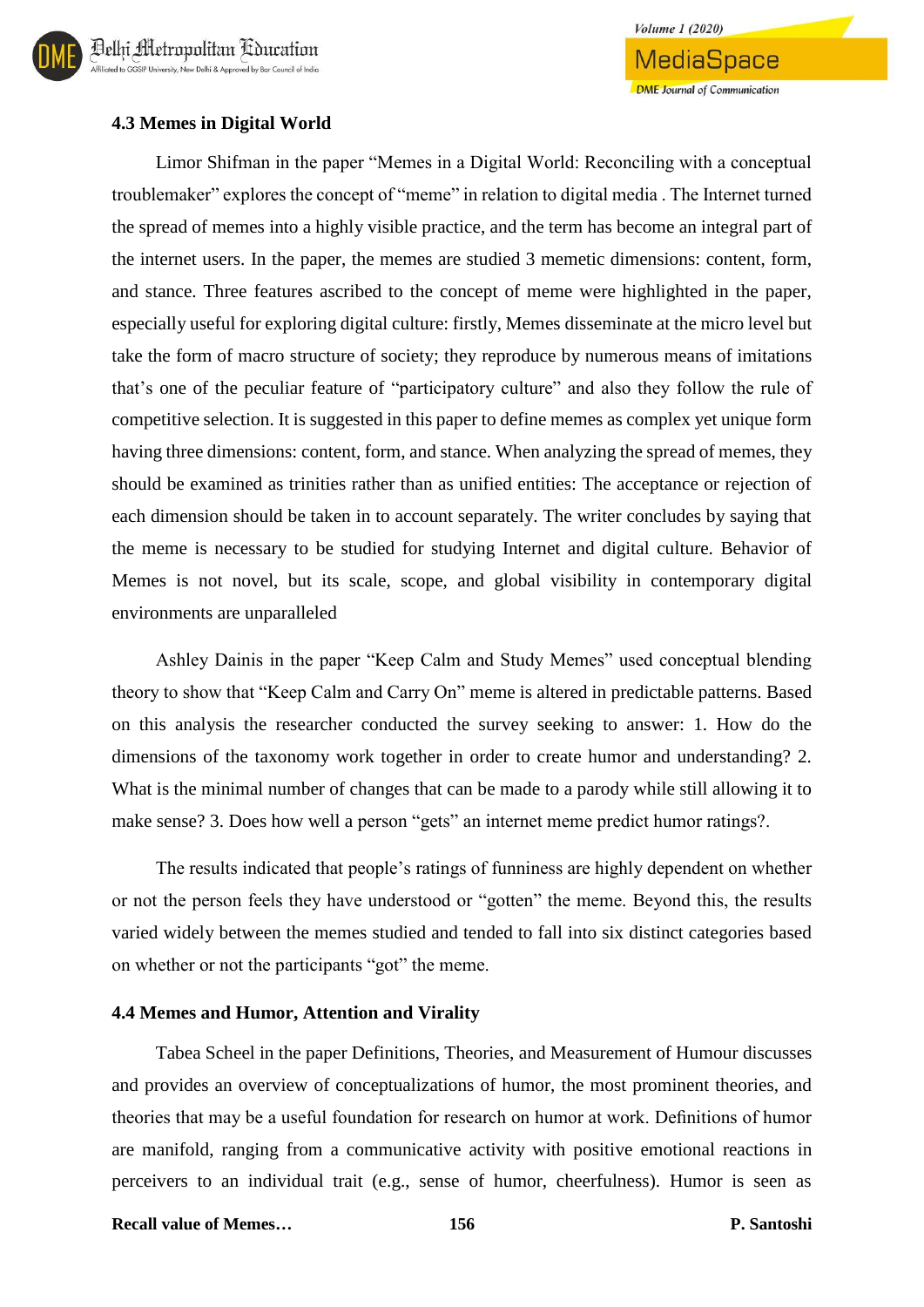

multidimensional and includes the abilities to produce, recognize, and appreciate humor and to use humor as a coping strategy. The three most prominent humor theories are the superiority, incongruity, and arousal-relief theories. Three different theoretical approaches for the explanation of humor are mainly used, that is, incongruity, superiority, and arousal. This paper helped in identifying distinctive type of humor in different memes.

One of the articles in the "Journal of Broadcasting & Electronic Media" named Networked Cultural Diffusion and Creation on Youtube: An Analysis of Youtube Memes" discusses Memes represent a new concept in cultural diffusion. Web 2.0-based cultural diffusion underlies two components: virality and memes. Although virality is a direct gauge of the popularity of certain cultural content, with the platform's participatory nature, cultural diffusion has come to involve not only the dissemination of the original cultural object but also the user-initiated creation of new cultural symbols. and ideas centered on the original object. Therefore, memes underlie a new value creation process in that they add new meanings to the original culture. An examination of memes requires scholars to look beyond a single cultural object and analyze the derived cultural ecosystem as a whole. Such a systematic perspective is supported by the use of content and network analysis methods. This study reveals the content of various memetic creations as well as their salience and influence based on structural connections in networks of memetic videos. The study first maps and visualizes a cultural ecosystem and shows the salience of its various genres of memetic videos by the frequency of their appearance. Then the study explores the connections between various parts of the ecosystem for a better understanding of how various modes of cultural creation and user participation are integrated by mutual audience attention and actions. Third, the study takes a longitudinal approach to examine the change in salience and connections during a 3-month period of cultural diffusion. The results provide some important insights

First, the viral GS video sparked a sizable amount of user creativity manifested in different forms of user-generated content created. User-driven cultural creation was the most prominent type of GS-inspired video. The two most prominent types pointed to two forms of participation: digital creation and physical acting. The former was exemplified by remix videos, whereas the latter, by clips of viewers dancing. A physical cultural imitation is arguably an extension of a digital culture to some physical reality. In addition, this imitation may influence popular culture offline. From a theoretical perspective, Shoham, Arora, and Al-Busaidi (2013) introduced three types of engagement on YouTube: passive engagement reflected in viewing and video channel subscription, active engagement reflected in

**Recall value of Memes… 157 P. Santoshi**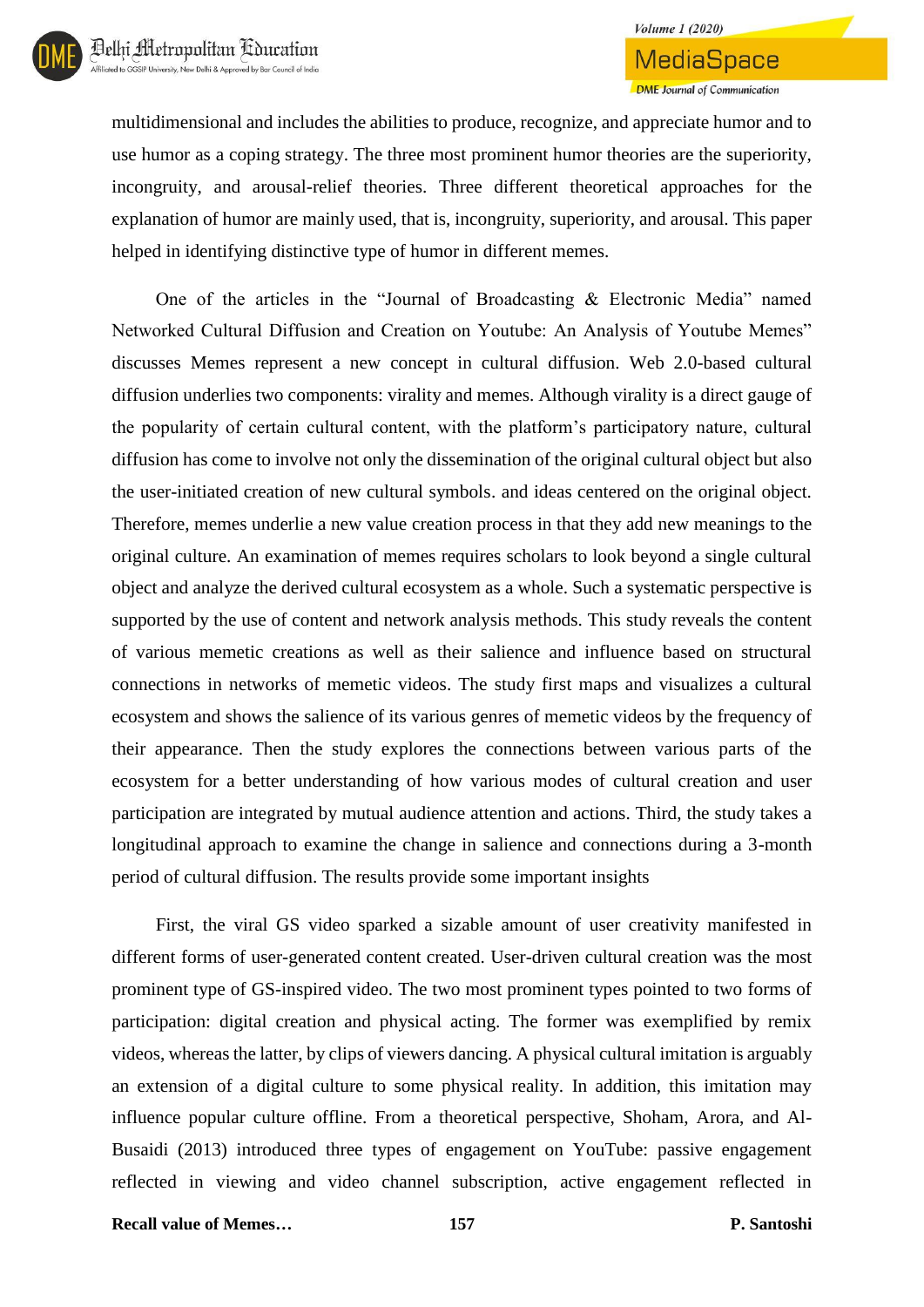

**MediaSpace** 

**DME** Journal of Communication

commenting, and interactive engagement illustrated by interacting with other commenters. This typology can be extended to include physical imitations as a separate form of engagement representing a higher level of participation. Noteworthy is that cultural creation (through parodies, cover songs, and dancing) may take more time to emerge than simply cultural critiques. This may be because producing cultural critiques is less likely to require technical skills and cognitive input. Overall, various types of videos identified in the study demonstrate the memetic value of the cultural remix and recreation enabled by average users. In addition, they show the constant shifting of the importance of various memetic elements. Second, different modes of cultural imitation and recreation may draw disproportional levels of audience attention and engagement. On the one hand, remix and imitation videos (dance videos) as a whole drew the largest number of participants, but audience attention and actions for this type of video were not equally distributed across individual videos. This implies that a small set of videos in the category drew more mutual attention than others. Sporadic user responses to such videos raise the question of the influence of GS-inspired memetic videos. Although there was ample memetic production, the majority of memetic creations were weak because they failed to draw attention from engaged viewers who evaluated more than one memetic creation. Therefore, memes remained largely inspired and dominated by original cultural symbols and a minority of outstanding memetic creations. By contrast, reaction videos sparked a large number of cross-comments and substantial mutual attention, possibly because the content of reaction videos was controversial and thus provoked collective reactions from the audience. This pattern is not surprising in that reaction videos generally conveyed opinions. Taken together, these patterns imply that opinion-laden cultural critiques draw more concentrated audience attention than neutral cultural imitation and remixing. However, it should be noted that this high level of collective commenting by users in reaction videos could not be sustained because the influence of these videos diminished over time, as indicated by the density and total number of ties in the genre. This may be because viewers' interest in the cultural phenomenon of the GS video wore off, resulting in fewer reaction videos being produced. Accompanying reduced production, viewers' opinions on the video were not as divided as they were immediately after the release of the GS video. This implies the gradual acceptance to a new cultural trend. Also noteworthy is that there were many subcomponents in video categories underlying cultural imitation and remixing. This implies that there were various nuanced thematic differences within the same category. However, the number of subcomponents decreased, showing that these nuanced differences gradually dissipated as viewers became more accustomed to the culture shown in the GS video. Overall, the pattern

**Recall value of Memes… 158 P. Santoshi**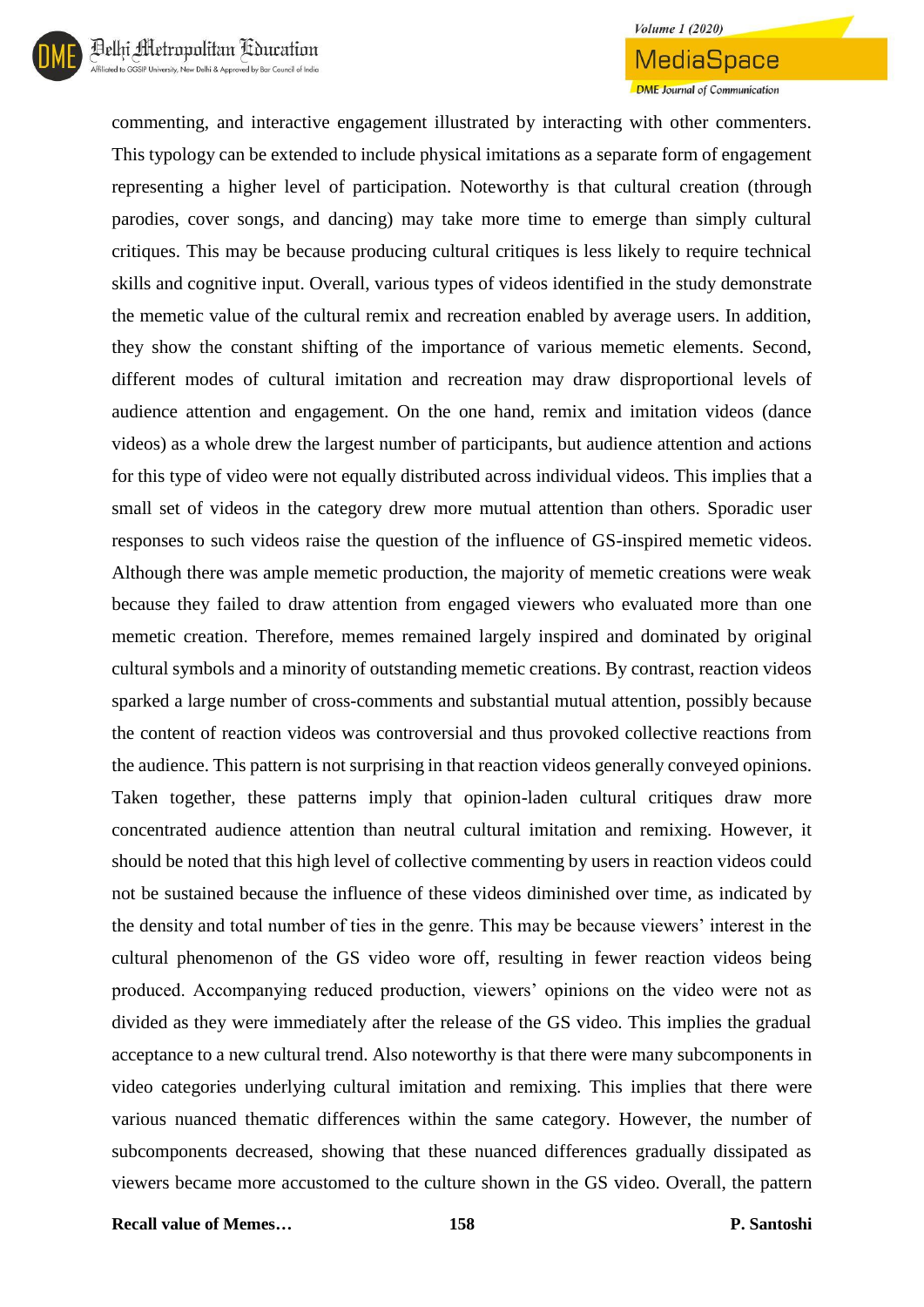**Volume 1 (2020)** 

illustrates that various memetic components played different roles in memetic cultural creation and that their importance and influence varied over time. Third, in terms of the sourceauthority-hub distinction, the role of authority figures, namely the traditional mass media, continued to be prominent in the memetic cultural ecosystem. This is illustrated by the central position of mass media content. This central position indicates two things: mass media videos were extensively linked to other videos because they were reviewed and commented on by a group of engaged viewers involved not only in one-time consumption but in the continuous consumption and evaluation of a variety of similar content. Videos with high betweenness centrality drew engagement from a group of audience members who reviewed and commented on various types of videos. Videos by authority figures were prominent in the early stages of diffusion, whereas user-generated content grew to prominence afterward. This indicates that established media organizations facilitated the fame of the original video, sparking user creativity in later stages.

## **5. Methodology**

#### **5.1 Design of Research**

The research is descriptive in design.

The population chosen for this study encompasses the students of two Government universities of Delhi state i.e. Delhi University and GGSIP University. Survey through a web based questionnaire is used for the purpose of study. The study involves statistical surveying which makes the research exploratory in nature. The data is collected through the direct responses in the questionnaire by the respondents. Purposive Sampling is done.

Limitations in the study: The selection of sample size is based upon the objectives of the study and also on financial constraints, time period of the study and on the basis of average time individuals depend on social media.

Tool of data collection: Questionnaire

The questionnaire has a total of 9 questions. It has both textual and visual content, i.e. with texts memes which are used as examples, and is used to serve the purpose of study so that the data can be quantified easily without any discrepancies in the result. Human involvement while answering a questionnaire is minimum which increases the chances of reliability and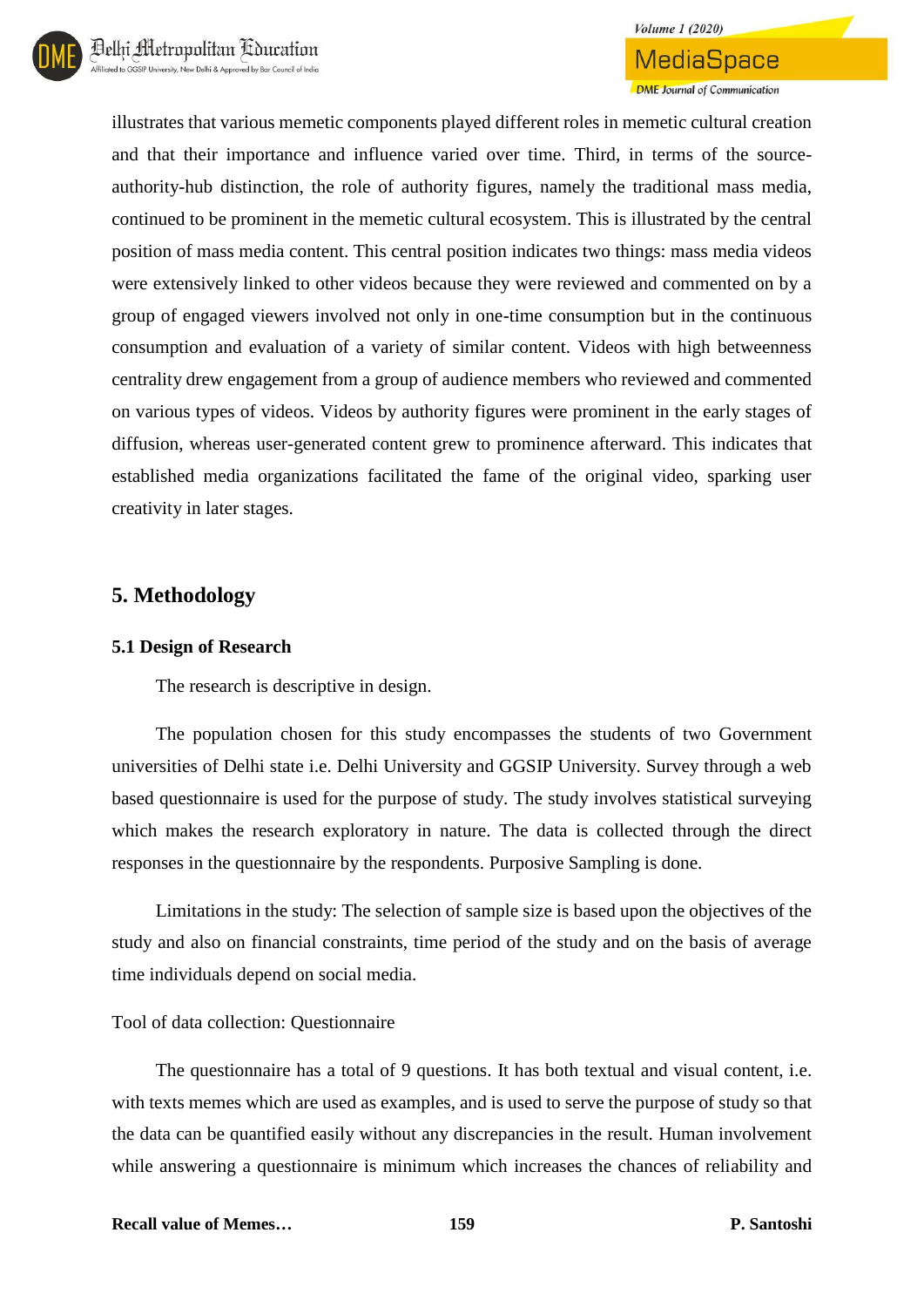

validity of data. Since the researcher is not present, while the questionnaire is being answered, both Participant Bias and Researcher Bias is checked.

Attributes of Sample:

Sample Size: 100

Age group: 18-30 years

The age group is chosen as according to a recent digital report by Reuters Institute, India Digital News Report published in early January 2019, youngsters, also known as digital natives are found to be spending hours on the internet. This fact has helped in the completion of the above stated objective (and adds to the reason of selecting the method of purposive sampling)

Questionnaire was used as the data collection tool.

Following memes are the 5 most trending memes from the Instagram. They are taken from Instagram because in the previous study it was found out that it is the social media platform Instagram on which the memes are seen the most by the media users.

**Figure 2 : Trending Meme Example 1**



**Source: Google Images**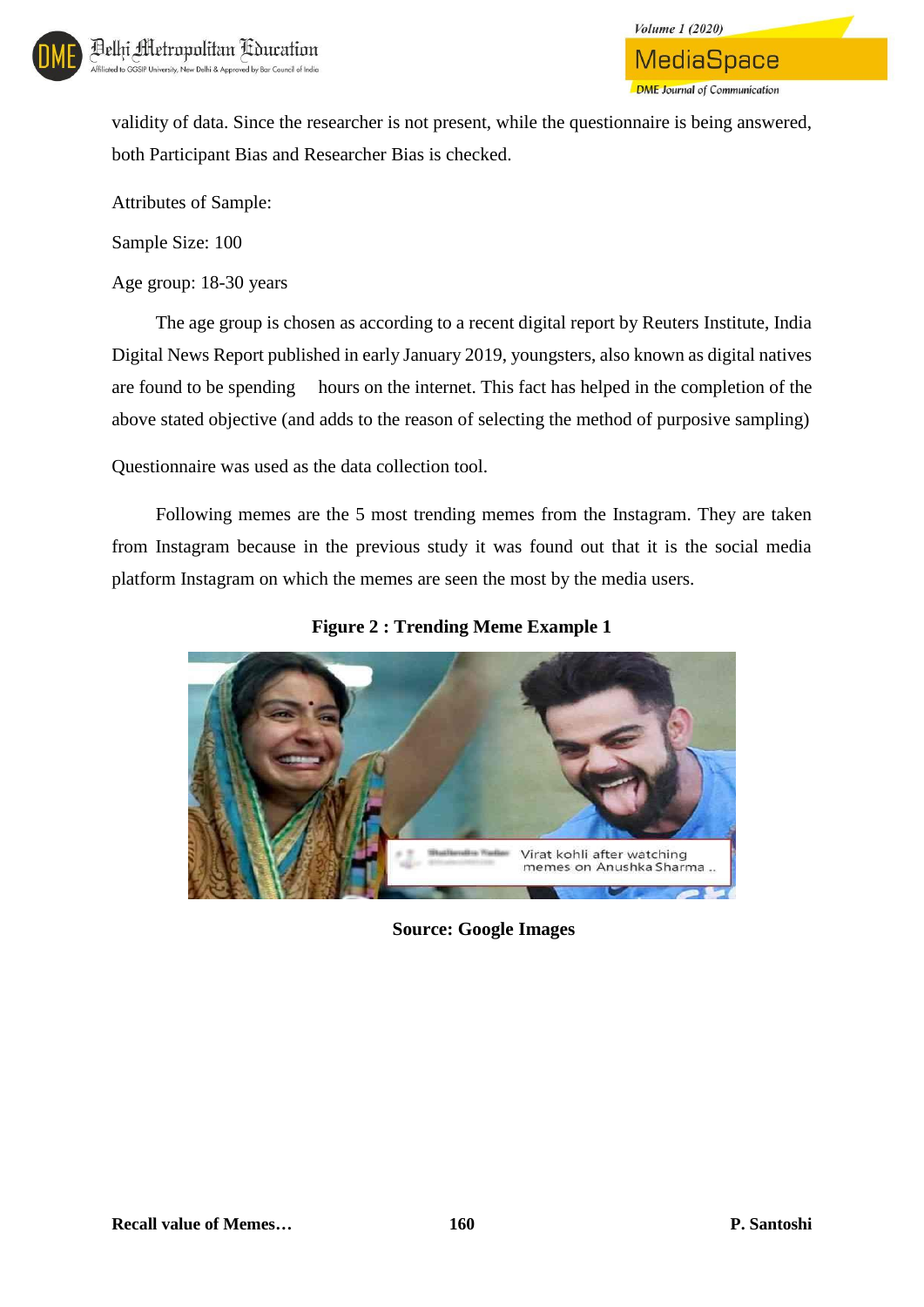

**Volume 1 (2020) MediaSpace DME** Journal of Communication

## **Figure 3 : Trending Meme Example 2**

# Saying goodbye to your crush<br>on the last day of college



**Source: Google Images**

#### **Figure 4 : Trending Meme Example 3**



**Source: Google Images**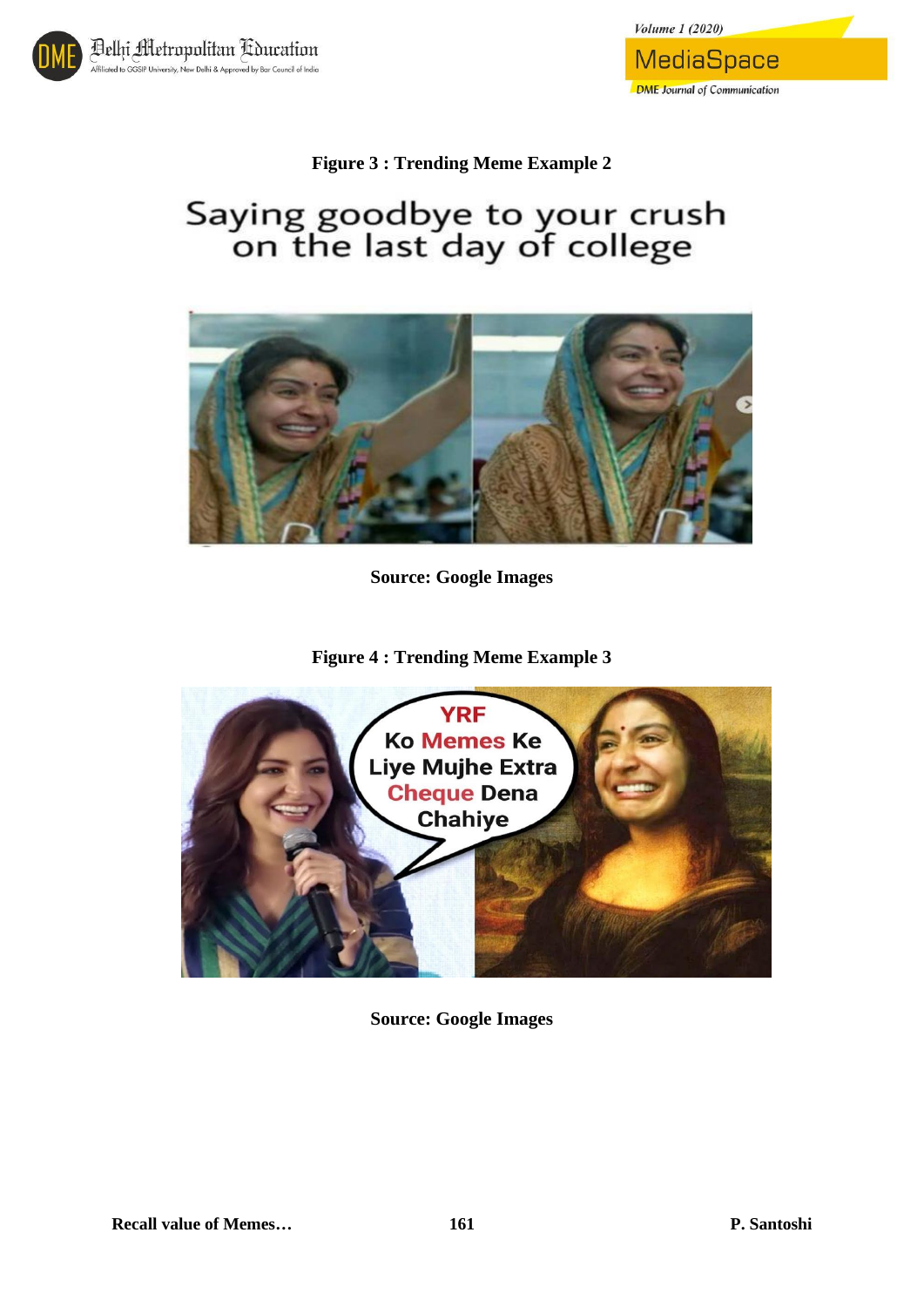

#### **Figure 5: Trending Meme Example 4**

*Volume 1 (2020)* 

**MediaSpace** 

**DME** Journal of Communication



**Source: Google Images**

**Figure 3 : Trending Meme Example 5**



**Source: Google Images**

## **6. Data Analysis**

#### **6.1 Summary**

The results from the responses of the questionnaire can be summarized as:

Our 100 respondents were of the age group of 18-30 years with the majority of being 22 and 23 years of age which were 22 and 24% respectively. 80% of them were graduates. Out of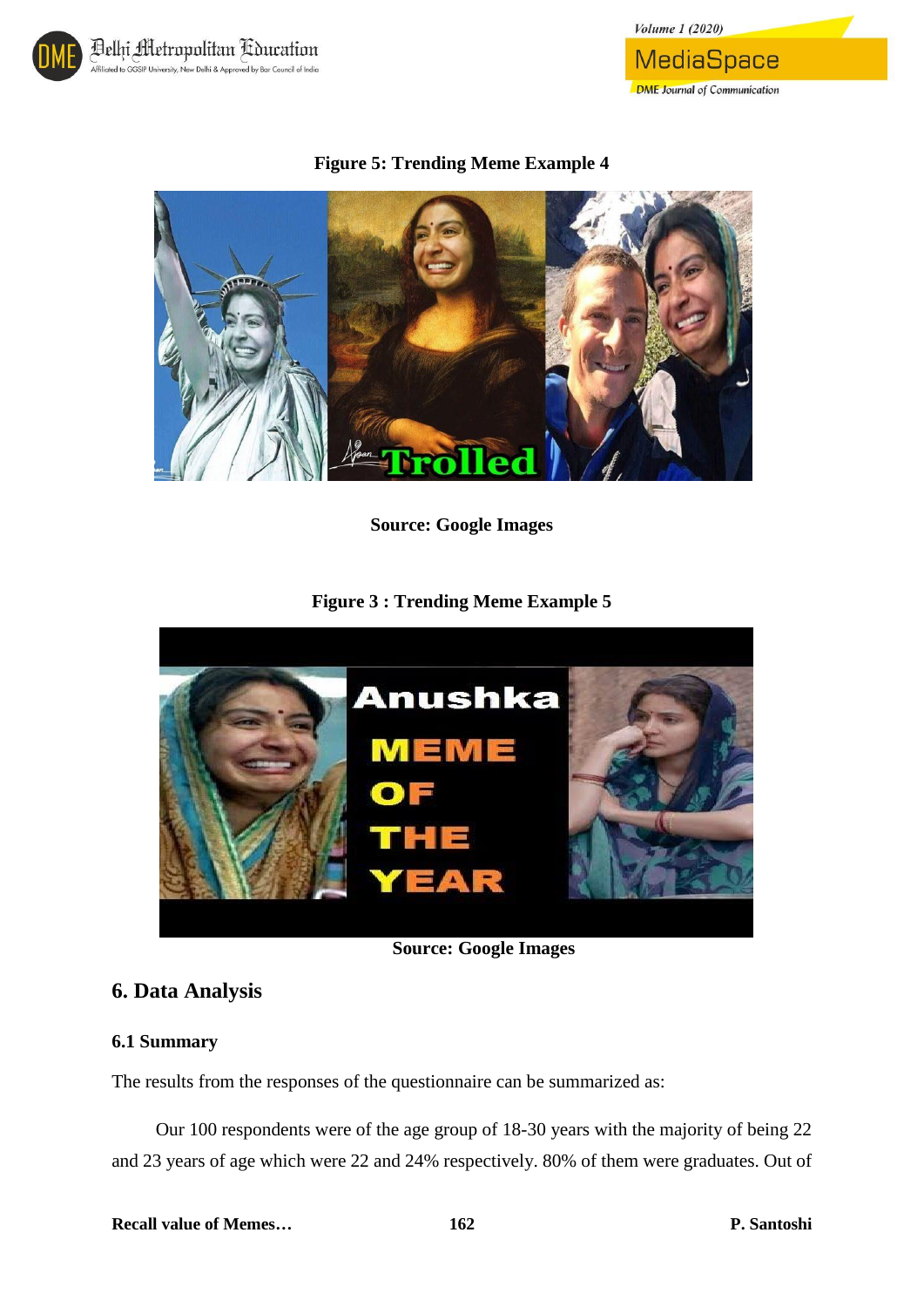100 responses, 94% of the responses were affirming they could relate to the meme. This implies immense recall value of the memes.

84% of the participants agreed on seeing more of similar memes based on the same film on social media. This indicates the trend of movie based memes is currently active on social media platforms. As established from the previous research that the memes are most visible on the social media platform Instagram followed by Facebook. The same trend is seen on both of these platforms. 78% of the media consumers also saw, recently the memes which were borrowed from other films as well.

Majority admitted the frequency of seeing these memes was, every day and often, before the release of the film. It is indicative of the fact that social media is actively used to disseminate memes in order to create a wide outreach.The character and the scene used in the meme did create an intrigue in the audience which becomes an appeal for the film as shown by the responses that around 52% of the audience felt curious about the movie.

The memes do elicit some response from people as 68% of the respondents did either like, tagged a friend, and shared the meme. All of the responses help us understand the level of involvement with the ongoing trends on social media, and also, these responses do generate and add to the virality of a meme. The responses also suggest that the majority of people concur that the memes can be used as a tool for movie promotion.

The time when these memes first surfaced on the social media platforms was September 2018. This happened before the release of the film, "Sui Dhaga" and is still in the memory of audiences, making it an even more effective tool of creating a buzz and capturing public attention. Further, we see, that how these memes lead to priming in memory of the audiences, that one meme, starts a cycle of recall.

## **7. Conclusions**

## **7.1 Conclusions**

The following conclusions can be established from the study

A good number of the respondents came across one or more memes and recalled them, related to the movie, they also were able to recall the movie. A sizable portion does react to memes, creating or adding to the virality of the memes. Also more than half the sample believed that memes are or can be good tool for movie promotion using the social media platforms.

**Recall value of Memes… 163 P. Santoshi**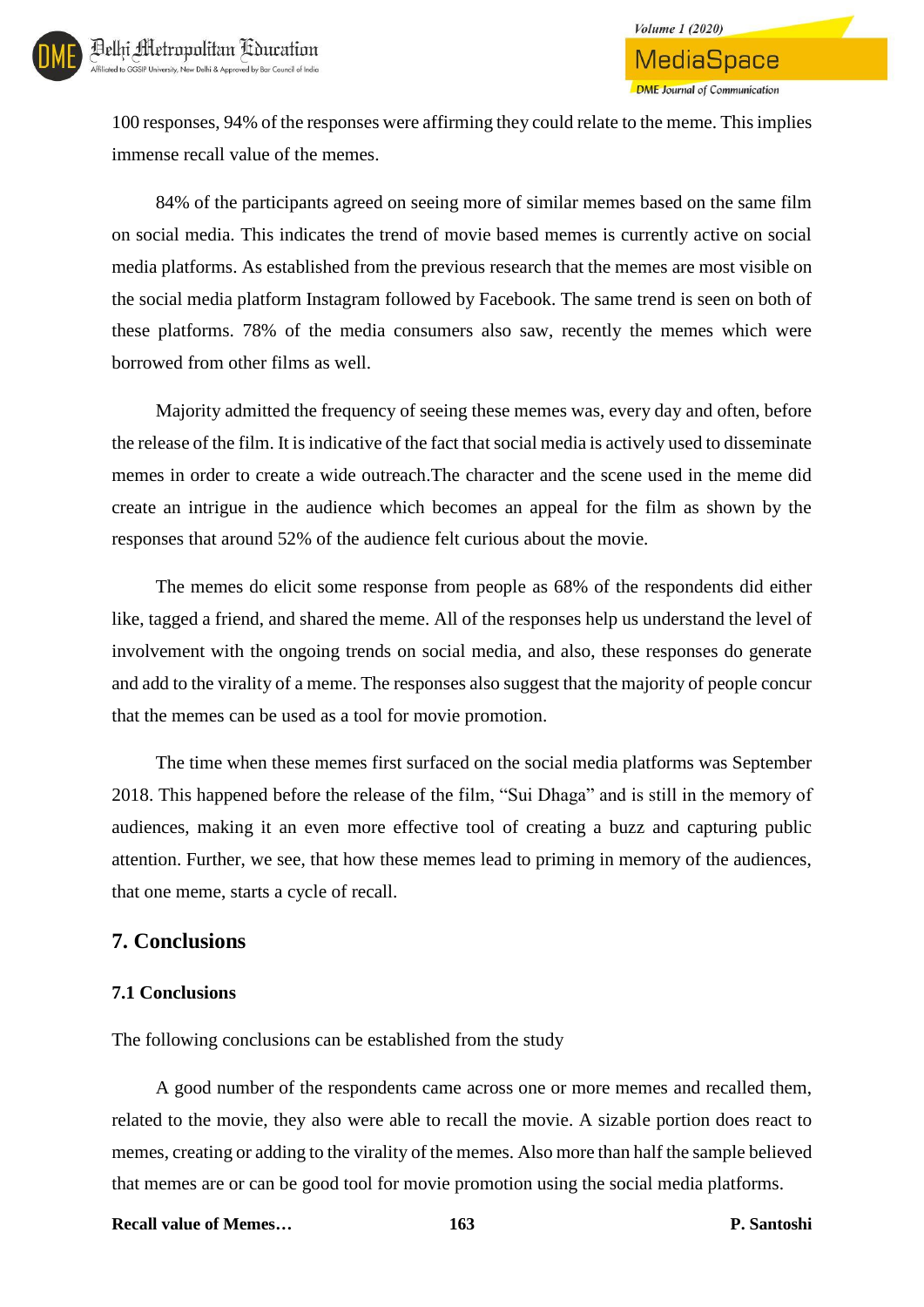

- a. The memes have strong terms of recall and have created a familiarity with all the memes based on the film.
- b. High circulation of these memes on social media just when the release of the film was around the corner indicates the virality of memes just before the release of the film.
- c. These memes do invoke a reaction to them in various forms such as likes, share and tags along with developing the curiosity as well.
- d. Due to high outreach and easy accessibility on various social media platforms the memes the responders (around  $3/4<sup>th</sup>$ s) do agree that the memes on social media are a tool for movie promotion.